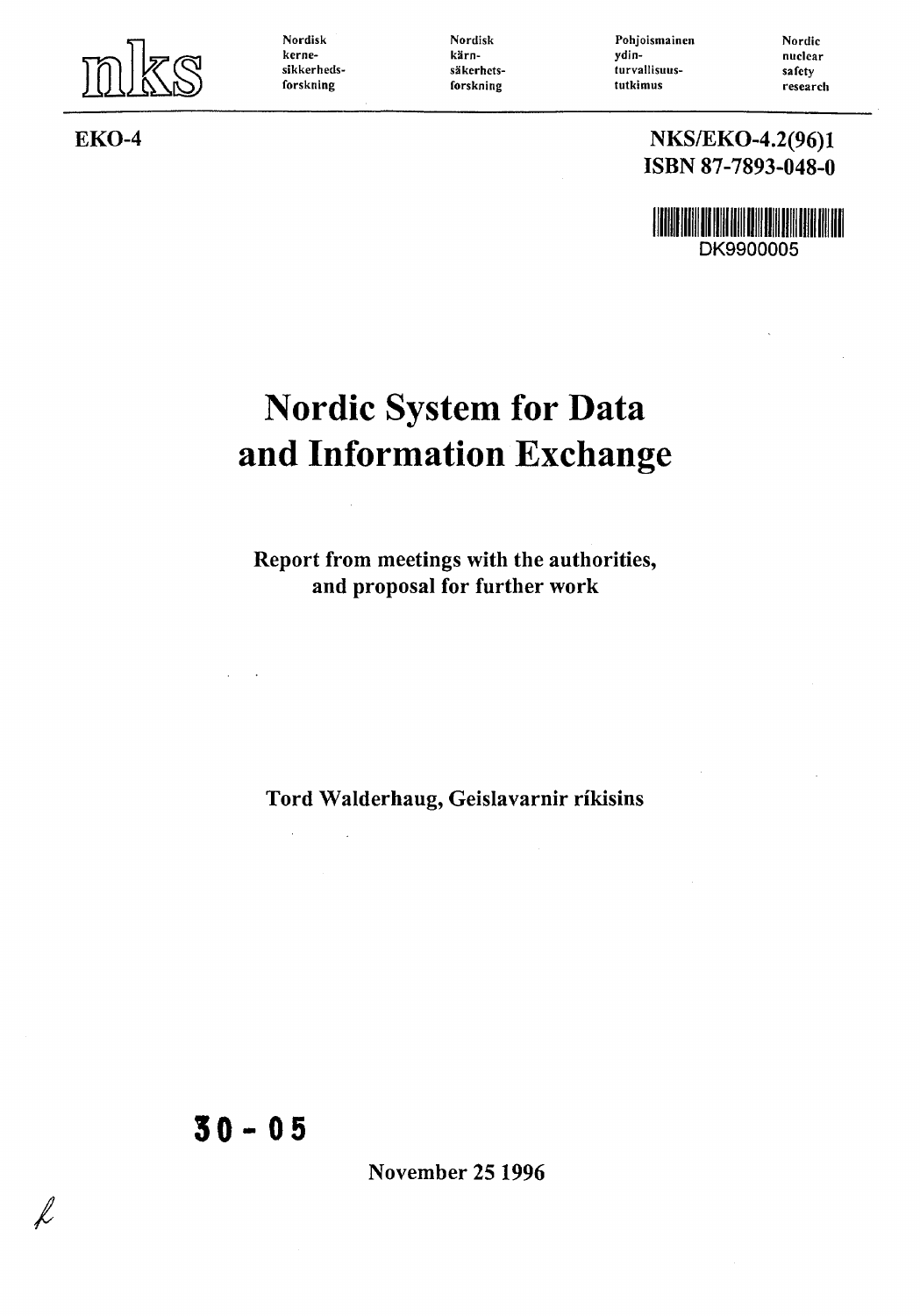Informationsservice, Risø, 1998

NKS/EKO-4.2(96)1 ISBN 87-7893-048-0

 $\tilde{\gamma}$ 

Rapporten er udgivet af: NKS-sekretariatet 1980<br>Bygning 100 Fax +45 4677 4046 Bygning 100<br>
Postboks 49<br>
Fax +45 4677 4046<br>
E-mail annette.lemmen

Postboks 49<br>DK-4000 Roskilde E-mail annette.lemmens@risoe.dk<br>http://www.nks.org http://www.nks.org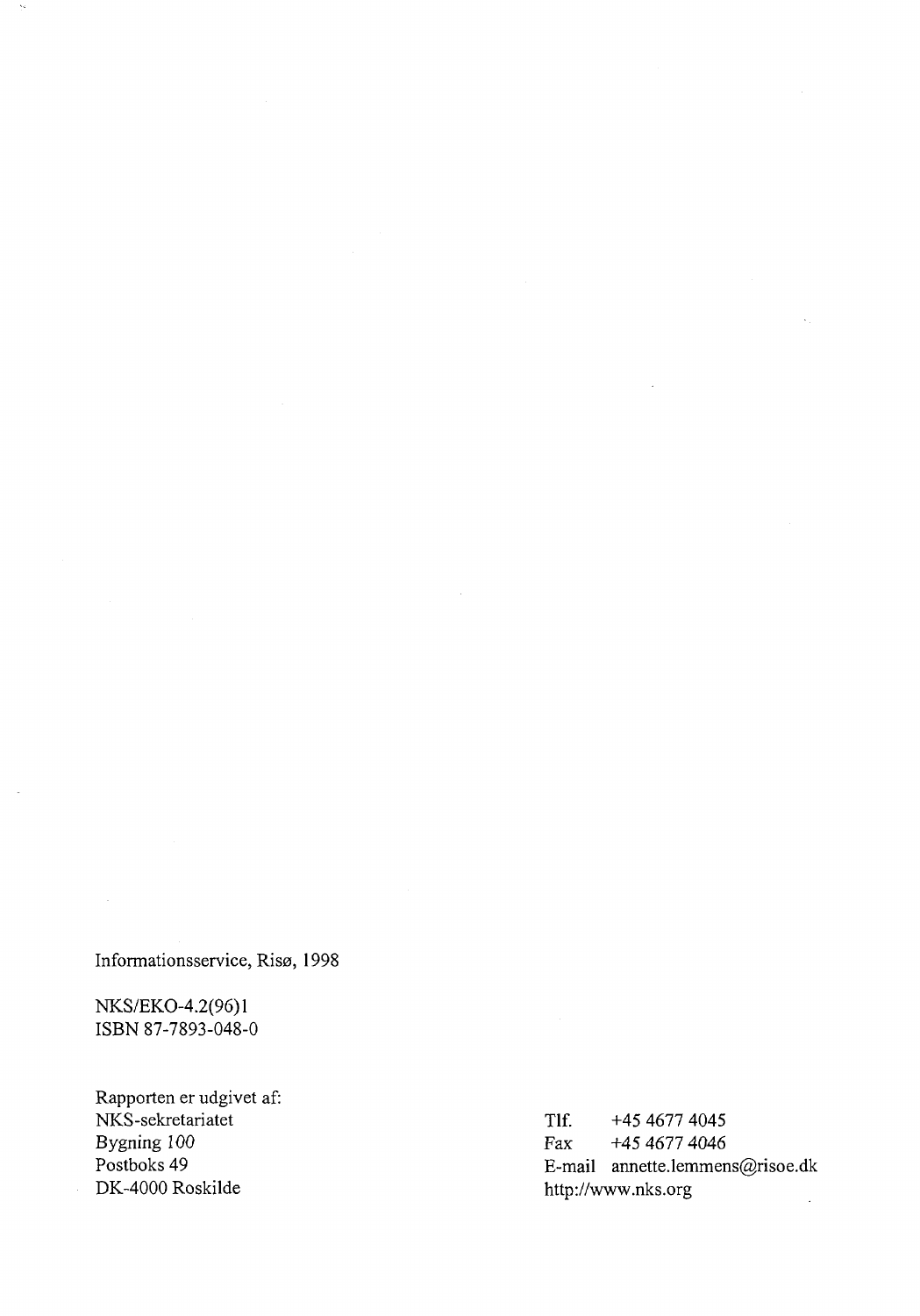## **Nordic System for Data and Information Exchange**

Report from meetings with the authorities, and proposal for further work

Tord Walderhaug, Geislavarnir rikisins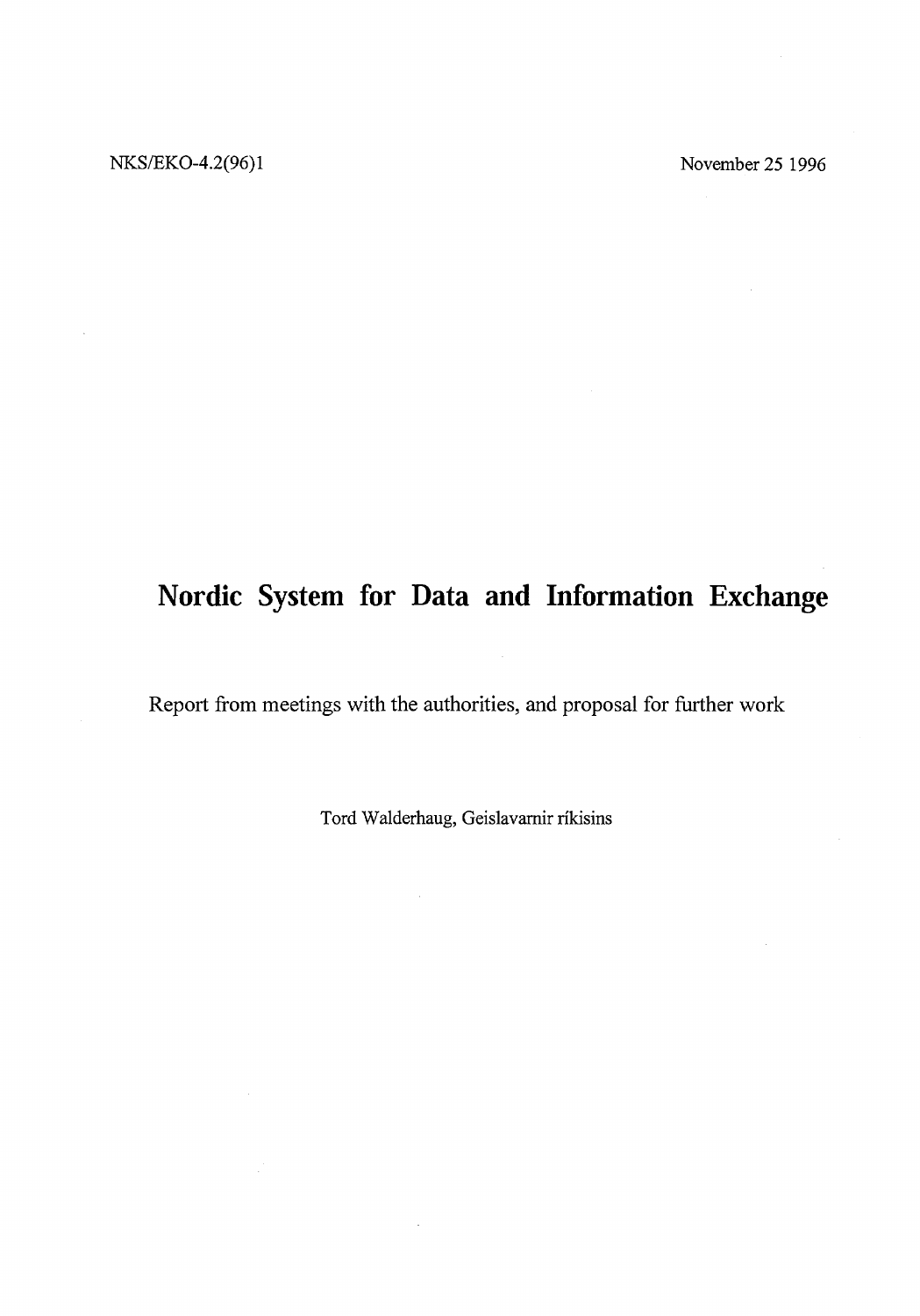### **Summary**

The EKO-4.2 project involves investigating approaches to setting up a new reliable system based on computer internet technology for exchange of information between the Nordic countries. According to the project plans this information exchange is to be based on bulletin board systems in the different countries. It was required that the system should not set any restriction of type of data or information to be exchanged, nor should it involve any standardization of data, and above all, it was not intended as an alert system. A bulletin board system is passive in the sense that no information is actually sent, instead it is the receiver who is responsible for approaching the information and transferring it to own system. This feature makes the system unsuitable for alert purposes.

Since a potential system will have to be implemented by the authorities in the respective countries, the first part of the project was to survey their interest and emphasis. This was done in meetings in the different countries. The conclusion from those meetings was an overall interest in establishing a system as described, and several requirements concerning security and reliability of the system were proposed. The implication of the requirements by the authorities is discussed and a practical solution of an information exchange system based on the World Wide Web (WWW), the File Transfer Protocol (FTP), and the Internet is outlined.

The continuation of the project must be based on operable servers in the different countries, whose configuration and connection with the local network are the responsibility of the institution owning the server. The selected system will depend on hardware and on the overall security policy of the institution involved. It is proposed that further work concentrates on a general testing of the system, standardizing of server user interfaces and testing of encryption software for transfer of passwords.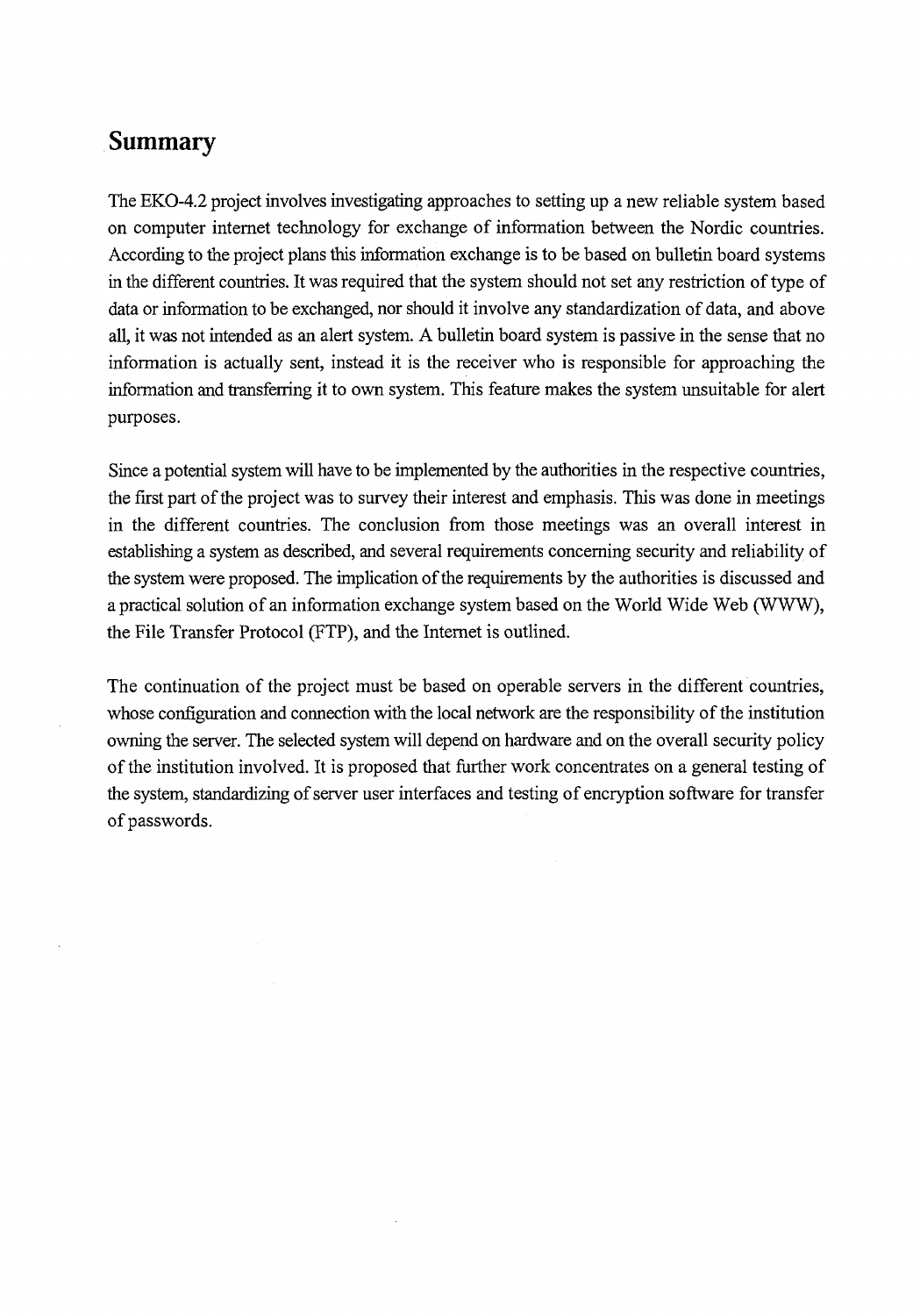## **Content:**

 $\bar{z}$ 

| 1. |                                                                                                | Introduction                                             | $\overline{2}$   |
|----|------------------------------------------------------------------------------------------------|----------------------------------------------------------|------------------|
| 2. | About information exchange between the Nordic authorities and the EKO-4.2<br>project           |                                                          |                  |
|    | 2.1                                                                                            | Current information exchange procedures                  | 3                |
|    | 2.2                                                                                            | Types of information to be exchanged                     | 3                |
|    | 2.3                                                                                            | Mailing lists versus bulletin board systems              | $\overline{4}$   |
|    | 2.4                                                                                            | Dedicated internet versus domestic internet based system | $\mathfrak{s}$   |
| 3. | Topics discussed at the meetings with the authorities and at the work meeting<br>in Reykjavík. |                                                          |                  |
|    | 3.1                                                                                            | Security of local network and information server         | 6                |
|    | 3.2                                                                                            | Access restriction                                       | 8                |
|    | 3.3                                                                                            | Encryption                                               | $\bf 8$          |
|    | 3.4                                                                                            | Availability of information system and data              | 9                |
|    | 3.5                                                                                            | Accessibility                                            | $\boldsymbol{9}$ |
|    | 3.6                                                                                            | Other topics discussed at the meetings                   | 10               |
| 4. |                                                                                                | Description of a test system                             |                  |
| 5. |                                                                                                | Continuation of the project                              | 14               |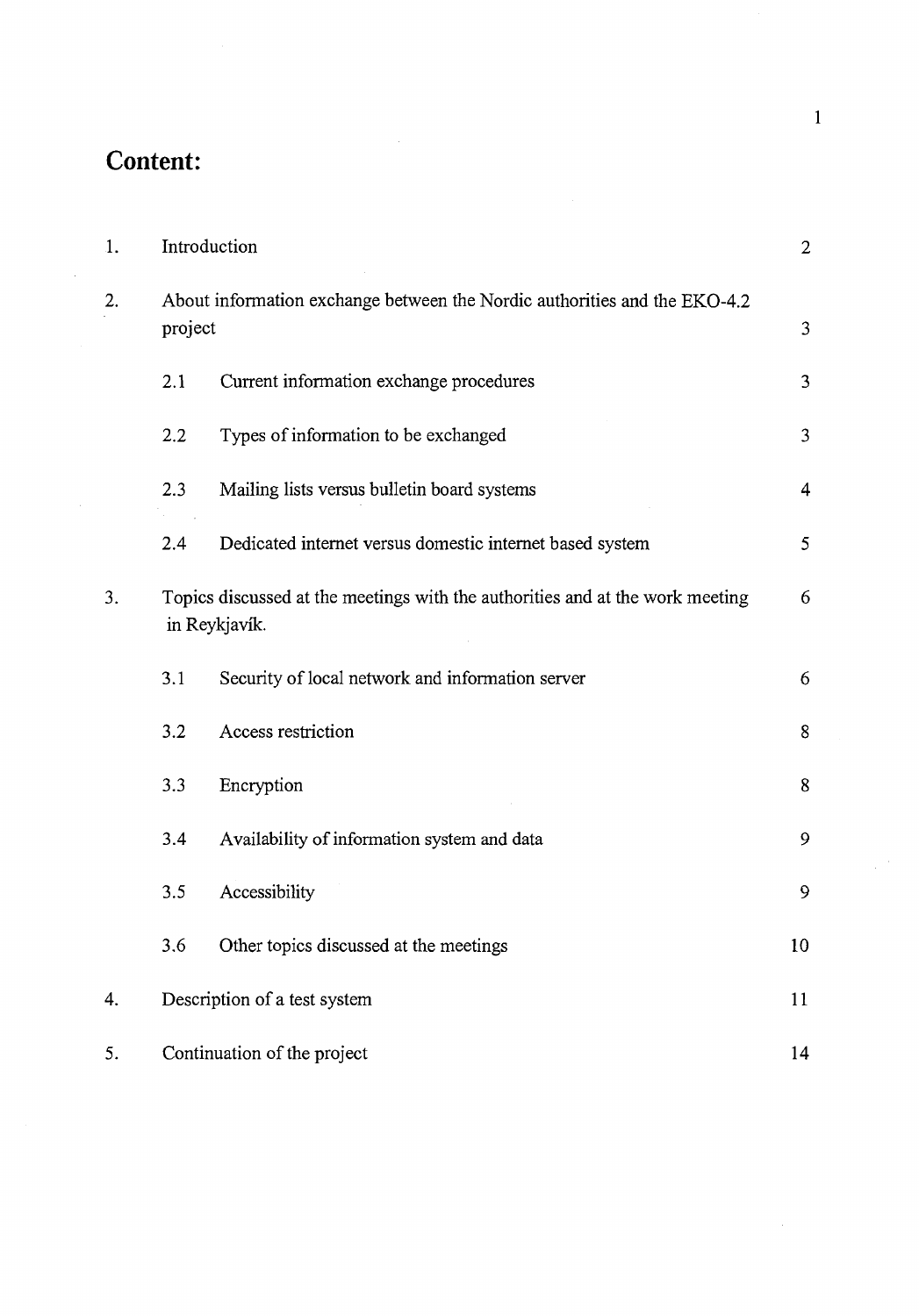### **1. Introduction**

The purpose of the EKO-4.2 project is to study how information exchange between the Nordic countries, which today is based mainly on telefax, can be transformed to a system which uses computer internet technology. The system proposed in the project plan had the following characteristics:

- Not intended as an alert system
- No restrictions on the data or format of the data to be exchanged
- Should be operated as a Bulletin Board System, i. e. information is only made available, while the actually transfer is performed by the receiver of the information.

The project was initially formulated as a two-step process. First the authorities should express their needs and expectations of an information exchange system, and then this information should be used as a base for setting up a system.

The first part was solved with meetings between the person responsible for the NKS EKO-4.2, Tord Walderhaug, and the respective authorities: Hannele Aaltonen and Heikki Lemmela at STUK *(FT)* September 21 1994, Christer Viktorsson and Kjell Nyholm at SSI (SE) December 1 1994, Jens Hovgaard at Beredskabsstyrelsen (DK) August 3 1995, Finn Ugletveit, Tore Ramsoy and Torsten Jütte at Strålevernet (NO) August 10 1995, Sigurður M. Magnússon, Sigurður Emil Pálsson and Þorsteinn V. Jónsson at Geislavarnir (IS) October 4 1995. In addition a combined mini seminar and work meeting with participants from all the countries was held in Reykjavik December 8 and 9 1995. At the work meeting experts on computer networking delivered lectures on security issues in connection with the Internet and on encryption as a method for implementing data confidentiality, and the representatives from the different countries discussed the continuation of the project.

The following persons are EKO-4.2 contact persons in the different countries: Jens Hovgaard, Beredskabsstyrelsen, Heikki Lemmela, STUK, Tord Walderhaug, Geislavarnir, Torsten Jiitte, Stralevernet, and Kjell Nyholm, SSI.

In the following the main goal of the project is clarified and the main topics discussed at the meetings with the authorities are presented. A proposal for a test system and the continuation of the project is presented in the last paragraphs.

This report, together with the protocols from the meetings with the authorities, the agenda and some of the notes from the work meeting in Reykjavik, are available at http://www.geirik.is/eko-42/. More information on how to approach this information is given in paragraph 4 below.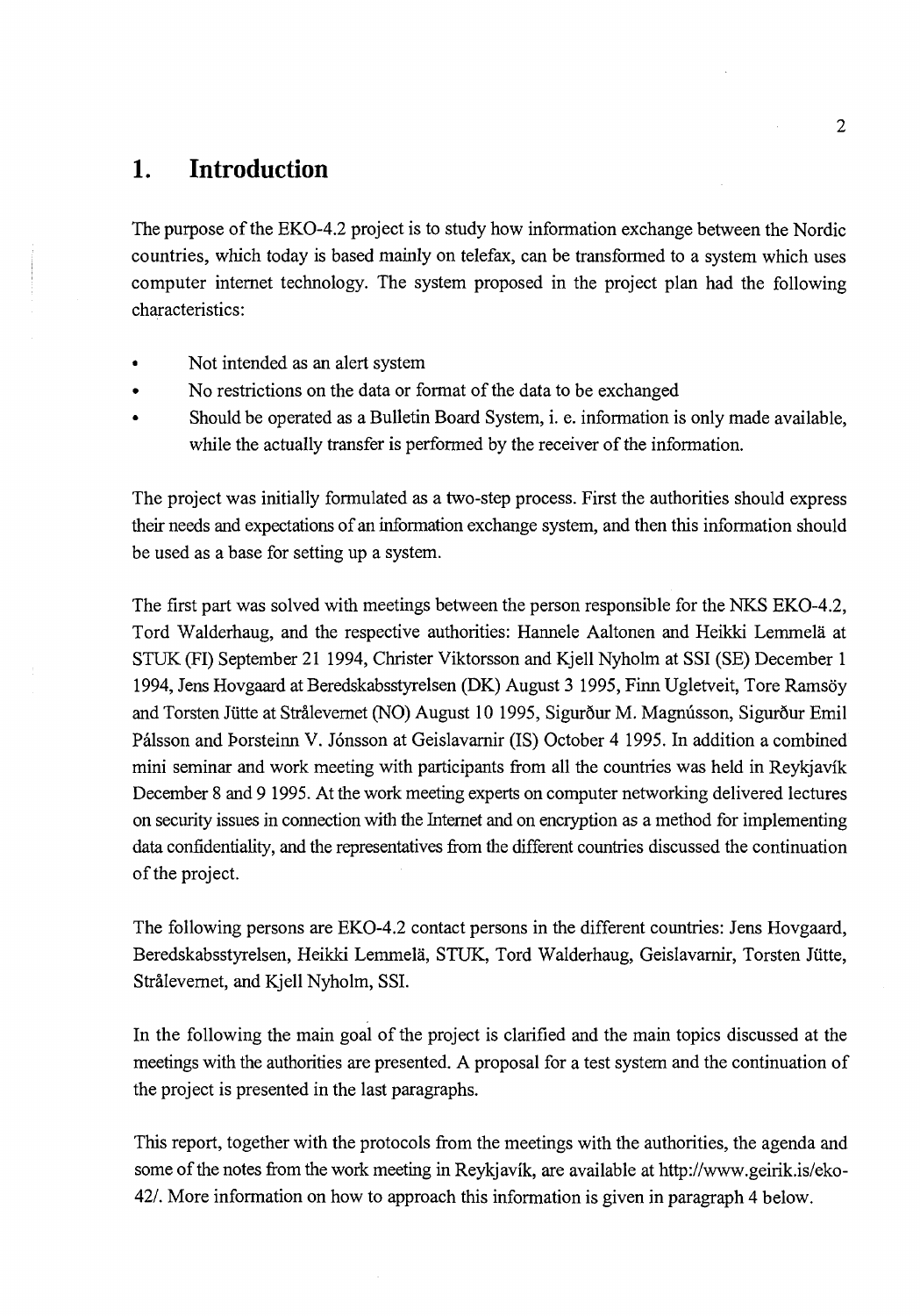## **2. About information exchange between Nordic authorities and the EKO-4.2 project**

#### **2.1 Current information exchange procedures**

The following scheme is currently in use for exchange of information between Nordic emergency authorities in case of nuclear accidents:

- 1. Alerts are send by telefax to different contact points in the Nordic countries.
- 2. Additional messages and information are sent to the different authorities either by telefax or by e-mail messages.
- 3. A Bulletin Board System approach, based on the Internet, has been set up for the exchange of gamma monitoring data.

As can be seen, the telefax has a key position in the information exchange system. Its main advantage is reliability. It is based on the telephone network which has a very high priority by the telephone companies, and is in addition easy to maintain. If a fax machine should e.g. break down, a new one can be plugged in without any complicated set up procedures. Its list of drawbacks, on the other hand, is extensive. The most important being:

- Poor image quality of the messages which can lead to reading errors
- The information can not be processed further without being entered again

This initiated the EKO-4.2 project to investigate approaches to setting up a new system for exchange of information using computer internet technology.

#### **2.2 Types of information to be exchanged**

The information to be exchanged between Nordic authorities in case of nuclear accidents can be classified into two types:

- 1. Alerts and notifications which require an immediate distribution. The originator of the message is responsible for sending the message.
- 2. Other information not expected to be of immediate importance for the receiver. Examples are further clarification and description of the situation including graphical presentations such as contamination maps and weather maps.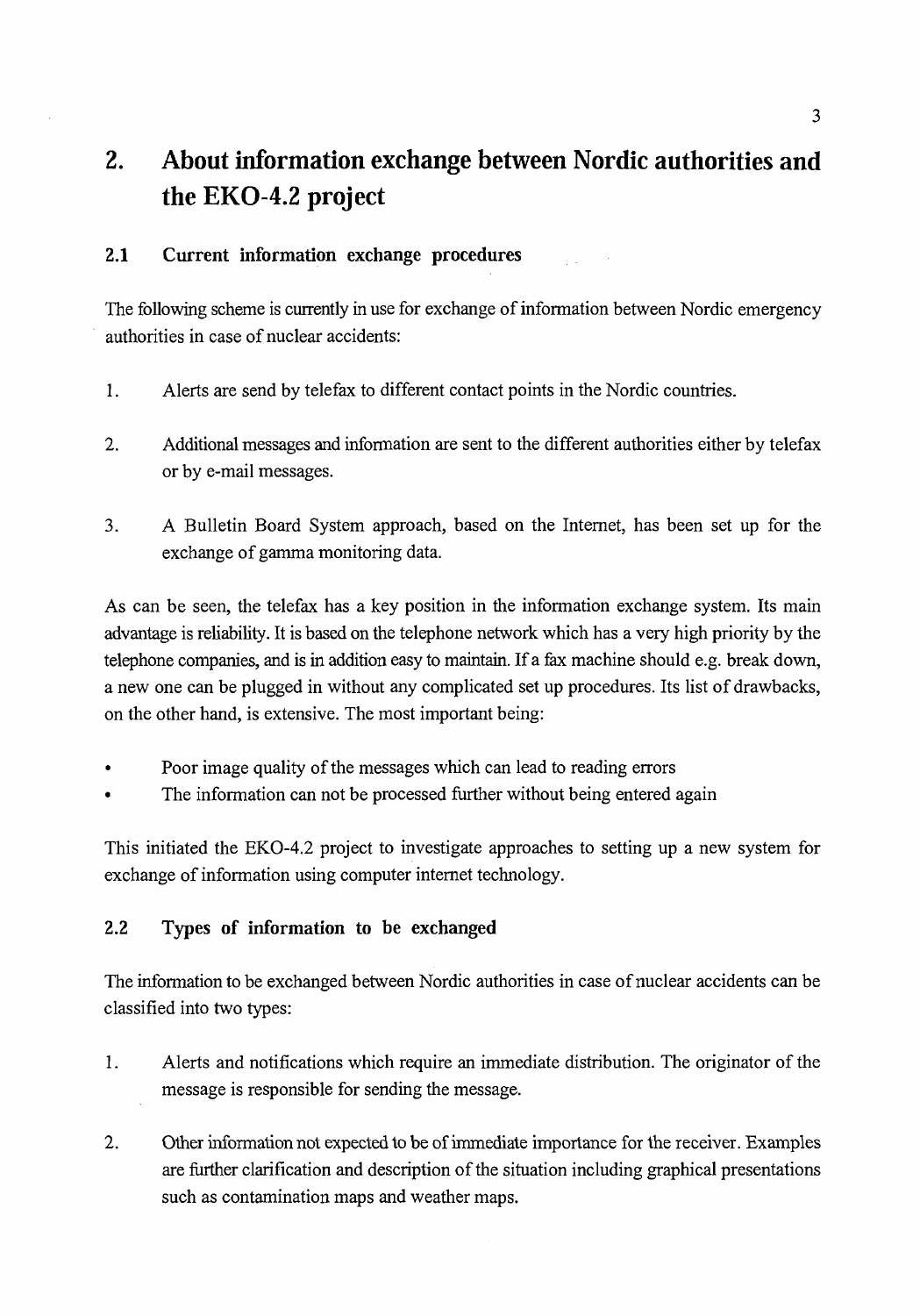Computer internetworking built on current technology and communication lines would hardly conform to the requirements normally attributed an alert system, the most important being:

- Very high reliability
- Communication failures must be detected quickly, so other channels can be used

Even though a computer network is build upon the telphone network infrastructure, giving it first priority with regard to communication lines, it will not render the same reliability as the telefax, since the computers themselves, with their complicated configurations are more vulnerable to system failures than a fax machine, and much more difficult to replace in case of a failure. The procedure of announcing communication failures is also inferiour to the telefax. The telefax is based on point to point communication, i.e. a physical connection is opened between sender and receiver which is held open as long as transfer of data is taken place, and any failure is easily detected and reported immidiately to the sender of the information. An alert system based on electronic mail will work differently. When a mail is send, the application delivers the mail to a storage area, and from there a background process proceeds by trying to deliver the mail, using the appropriate network protocol. If a network connection fails, and the mail is not delivered, the mail message is normally not returned immidiately to sender, instead the process will terminate. The background process then sweeps periodically through the mail storage area for undelivered mails and tries to retransmit them. It is not until an extended time has passed (can be hours or even days), before the process returns the mail to the sender with an error message.

An alert system based on electronic mail would on the other hand have several favourable characteristics lacking in a system based on the telefax. Most important is the possibility of configuring the receiving computer to automatically give a notification of an incoming alert message. It is therefore without doubt the future solution.

With the above in mind it was realised, already when the EKO-4.2 project plan was formulated, that the project should only address the information exchange described under point two above.

#### **2.3 Mailing list versus bulletin board systems**

Information exchange with internet technology can basically be set up in two ways, either as an electronic mailing list, or as a bulletin board system. The former method lacks an automatic acknowledgement procedure. This is not important for short messages, but is a problem in transfer of bigger files. The receiver is on the other hand notified of the existence of new information. The bulletin board system does not need any acknowledgement procedure, since it is the receiver who performs the actual information transfer. This approach, however, has no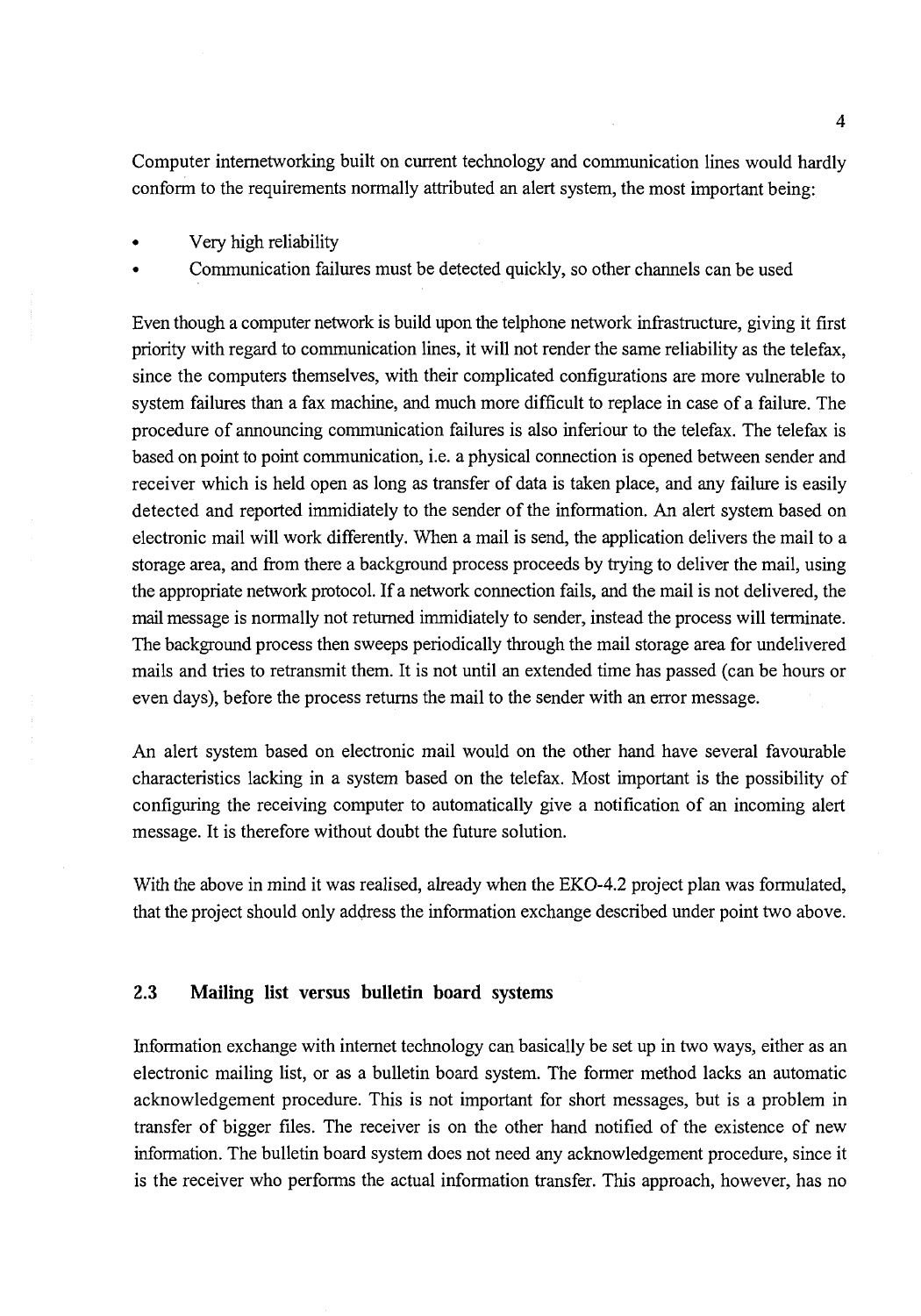automatic notification of new information available for transfer, and may need to be complimented by electronic mails about the content of the servers. The EKO-4.2 project has concentrated on information exchange based on bulletin board systems in each country. It is expected that this approach will make the information exchange more effective, since only information reckoned interesting is transferred, and it may imply a decrease in the use of other communication lines, such as telefax and telephone.

#### **2.4 Dedicated internet versus domestic internet based system**

Allthough it is possible to base the system on a closed internet using leased or direct dial-up telephone lines or high performance lines, it has not been considered in the project. Such a solution would above all be very expensive, but also difficult to organize and maintain. The favourable characteristic with regard to security is also deceptive. A truly closed internet is as difficult to intercept as the telephone system (which is very secure, at least in the Nordic countries). The security, however, depends on the system continuing to be closed. If only one of the parties decides also to communicate with another network, e.g. the Internet, the security may be breached. It has therefore seemed more appropriate to discuss a system based on the Internet, identify the security problems and come up with acceptable solutions to them.

The actual establishment of an information server is the task of the respective authorities. The selected system will depend on the hardware, network architecture and degree of security required by the institution. The EKO-4.2 project on the other hand can address specific problems related to the implementation of a system. Examples which have been proposed at the meetings with the authorities are security issues when configuring local net for communication, e.g. different firewall solutions, specification of requirements for the security of data server and data, study of encryption methods and transfer of passwords, or specification of a directory tree for a discretionary access control. In addition the EKO-4.2 contact persons will be able to collaborate on problems encountered when actually configuring a server for the defined purpose, and test the system afterwards.

## **3. Summary of the discussions with the authorities and at the work meeting in Reykjavik**

The discussions were based on an information exchange model outlined in the EKO-4.2 project plan, where each of the involved parties operates a data/information server, which can be reached by the others either over a global computer network (the Internet) or by direct dial up connection.

The development of the system can be based on the Internet, with the possibility of transferring

5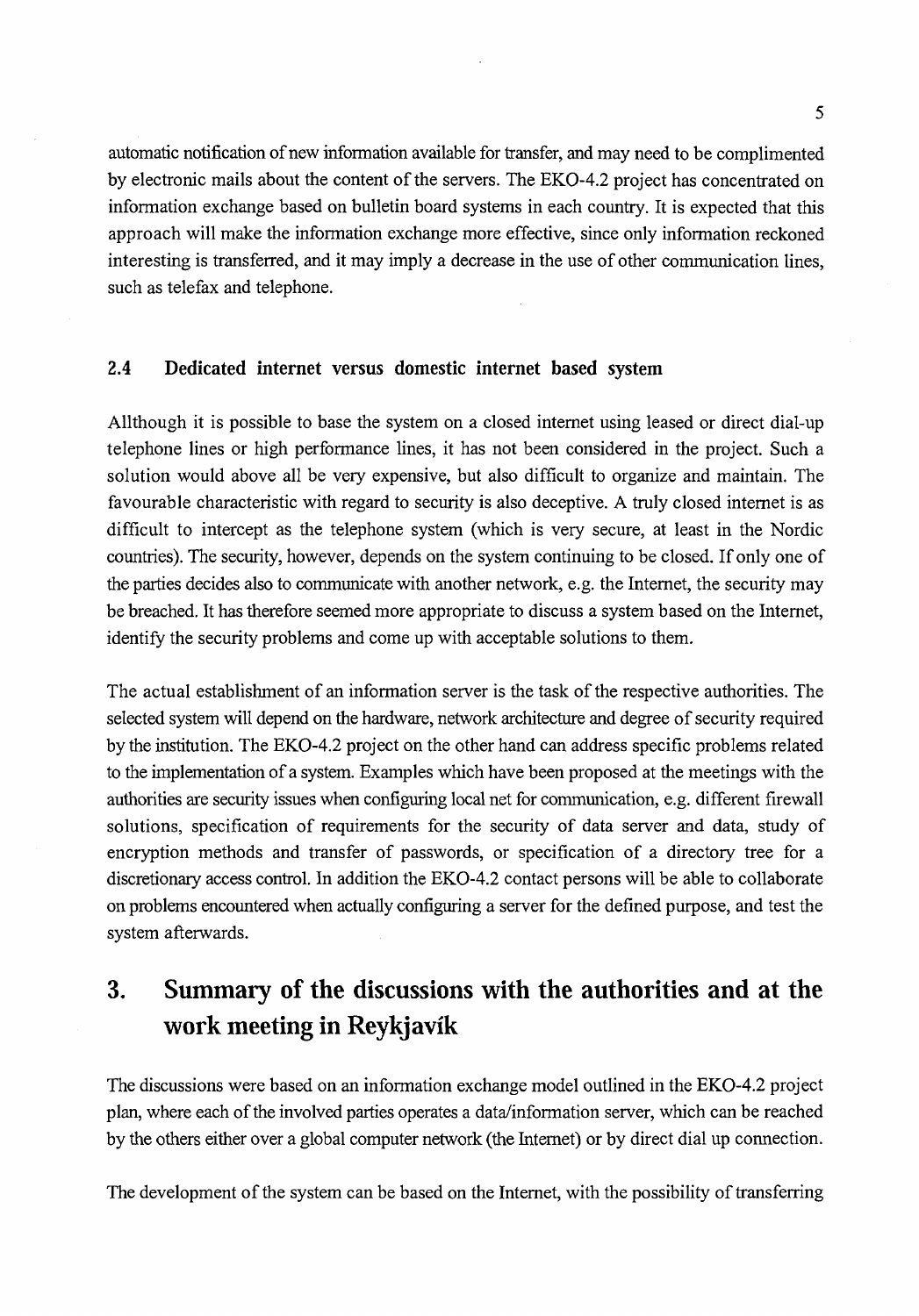it to another computer network later. All the authorities were interested in establishing a system as described, and the following requirements were proposed:

- Security of the local network must not be comprimised.
- Security of the information and the information server host computer must be ensured
- Confidentiality of information must be ensured
- System must allow access restriction with discretionary access control
- System must be highly available and reliable
- System must be easy to use

#### 3.1 Security of local network and information server.

The greatest concern of the authorities when operating an information server as described above was related to security of their local network and information server host computer. As mentioned in the previous paragraph, the owner of the local network is solely responsible for the communication, and the configuration will depend on the institution's own network security policy. The NKS/EKO-4.2 project cannot interfere in the dispositions of the different authorities. Beneath are some general remarks on configurations of local network and information server for communication with other networks.

The security of a computer network engaged in communication with other networks, depends mainly on how the network is configured for the communication. Several options are available, from the information server being completely isolated from the local network, i.e. the data must be transferred to and from the server by means of diskettes or some kind of dial-up connection (a 100% secure solution), through different configurations with the local network involving specially configured gateway computers (firewalls) that check, route, and label all information passing through them, see figure 1 - 3. In the first configuration the local network is actually not engaged in the communication at all, instead the information server operates as a network in its own right.

The information server (the host computer) cannot be 100% protected. Firewalls can increase the security, but even then break-ins can be expected. They will however be rare (every few years), brief (the firewall system is quick to detect anomalies), and inexpensive (serious incidence involving system damage and data loss is very unlikely). The system must, however, be used with the risk in mind, and confidentiality of information through encryption must be considered.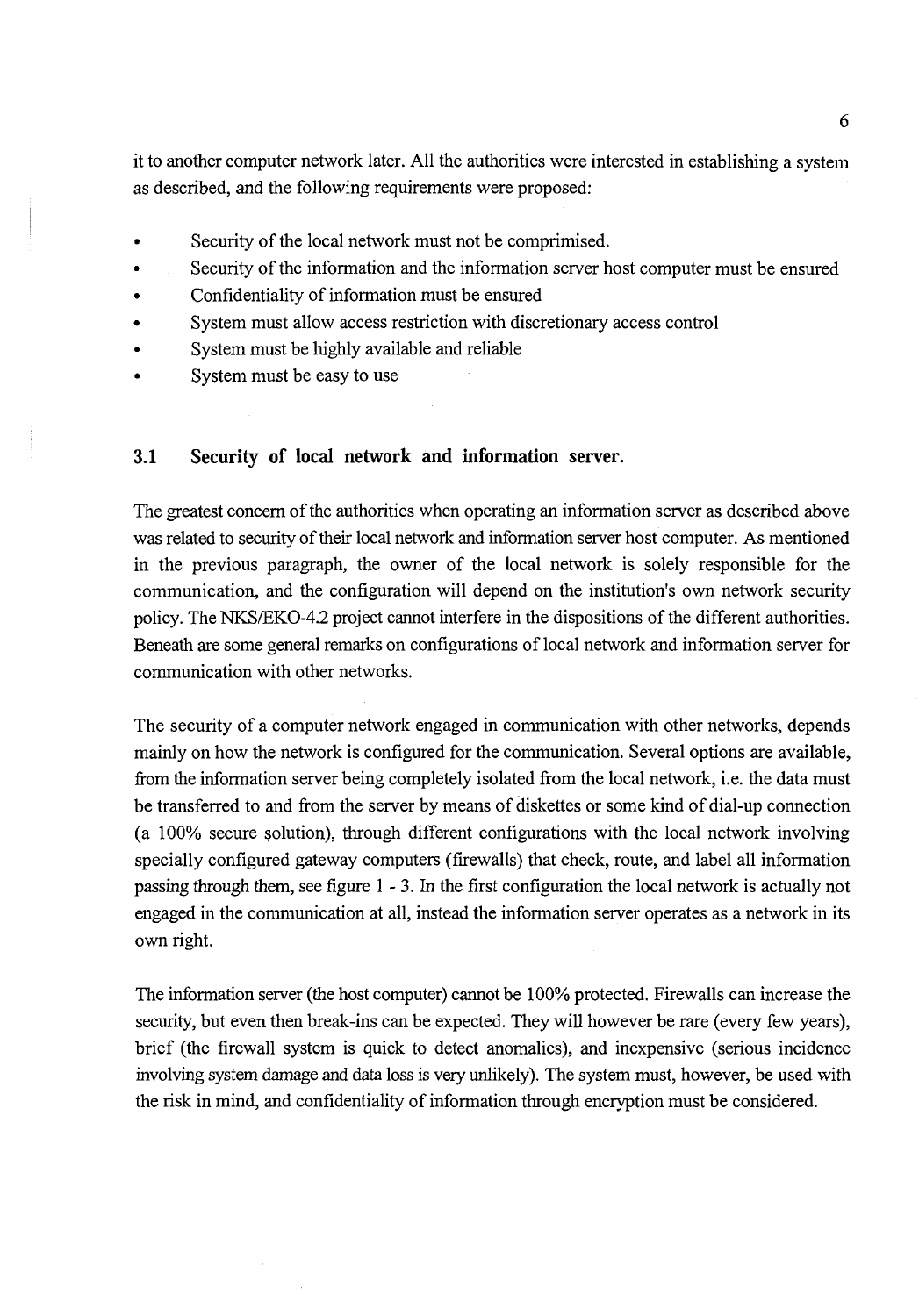

Figure 1. No connection between local network and information server. Data is passed between the local network and server with diskettes.



Figure 2. Direct dial-up connection between the local network and information server. By configuring the dial-up connection correctly, 100% security for the local network is available. The extra connection to the server on the other hand, may decrease the security of that part of the system.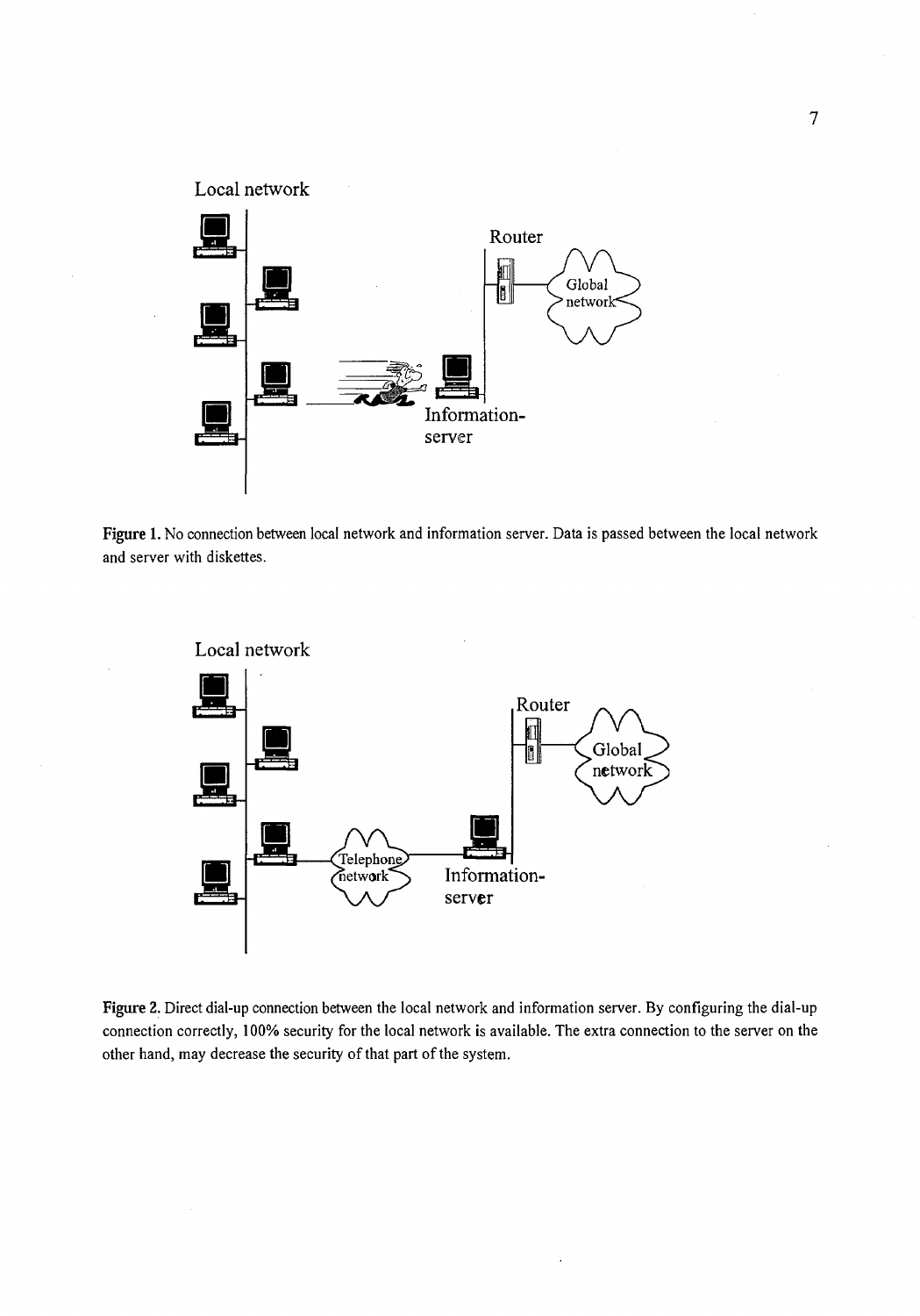

**Figure 3.** Configuration with a firewall. The local network is not 100% protected. However, it is very unlikely that break-ins will have serious consequences.

#### **3.2 Access restriction**

Confidentiality and integrity of the data was also emphasized at the meetings with the authorities. Encryption is a straightforward way to ensure both. Access restriction must apply, and even a discretionary access control is of interest. Different kinds of access restriction can be achieved through the use of user identification procedures when attaching the data server, or the data server or its router to the Internet can be configured to deny requests from all but some specific networks (packet filtering).

#### **3.3 Encryption**

At the work meeting in Reykjavik, encryption of data was especially discussed, and a lecture dealt with the PGP encryption routine.

While the local network can always be satisfactorily protected, the data itself, through break-ins in the information server or interception in transfer, can never be secured. Encryption of the data can solve this problem. It is interesting to note that an increased information exchange is now going through the electronic mail system between the authorities. Those plain language messages may easily be intercepted in transfer. The institutions have in addition often based their mail system on external providers, without knowledge of security measures established on those servers.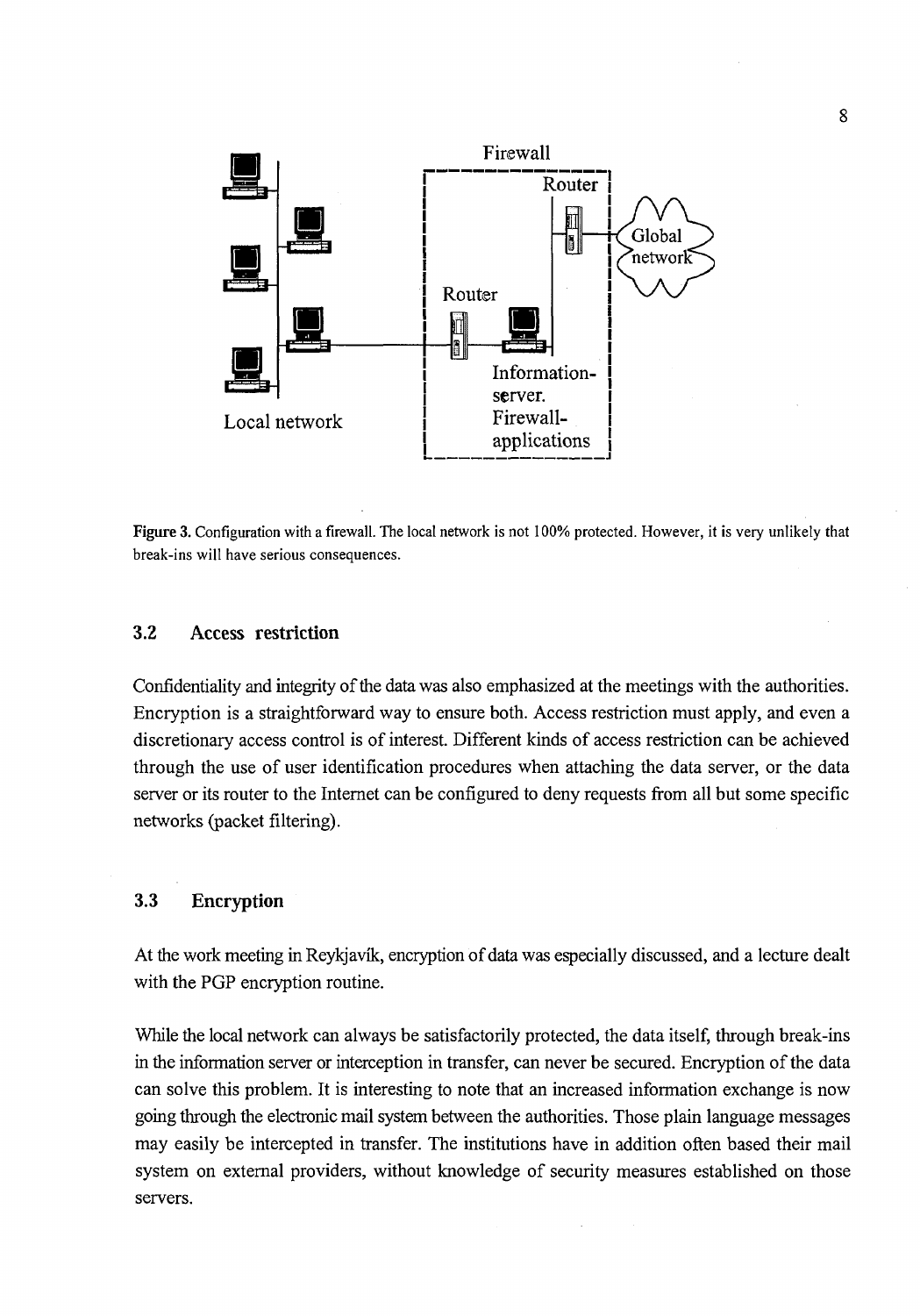Messages encrypted with the newest methods (e.g. the RSA or IDEA algorithm) are practically unbreakable. In addition, the problem of a secure distribution of encryption keys can be solved with public key cryptography. It involves both a secret key which is kept by the recipient of the messages and used for decryption, and a public key available for all who wants to send messages to the recipient and is used for the encryption. Thus, anyone can encrypt messages intended for the recipient, but only the recipient can decrypt them.

If encryption on a daily basis is going to work, it has to be done automatically. For electronic mail, it is expected that the software developers will attach the possibility to their software (and some systems already have the possibility), while for an information server as described in the EKO-4.2 project, a routine which automatically encrypt all messages made available on the server has to be developed. Public key cryptography must be used for exchange of encryption keys for those messages.

#### **3.4 Availability of information system and data**

The Internet has not the same availability as the telephone network, since many telegraph companies, give leased lines for computer networks second priority with regard to availability. A reserve line, e.g. direct dial-up connection, is therefore necessary as a future solution. However, in the meanwhile the telefax may also be regarded as a reserve system. It is important to note that software used on the Internet, also can be employed on direct dial-up connections. The connection can therefore be moved from the Internet to an ordinary telephone line without the user noticing any change.

#### **3.5 Accessibility**

It was stressed at the meetings with the authorities that the system must be easy to use. Fortunately, software developed recently, most notably the server and browser software for the World Wide Web (WWW), has made information exchange with TCP/IP and the Internet very user friendly.

The software for transferring files to the system, i.e from local network to the server, must also be easy to use. This software is, however, dependent on the local network technology and operative system, and how the data server is configured with respect to the local network, and will therefore differ between the countries. Several commercial and free software packets for "drag and drop" copying of files between the local network and an external internet server, are available.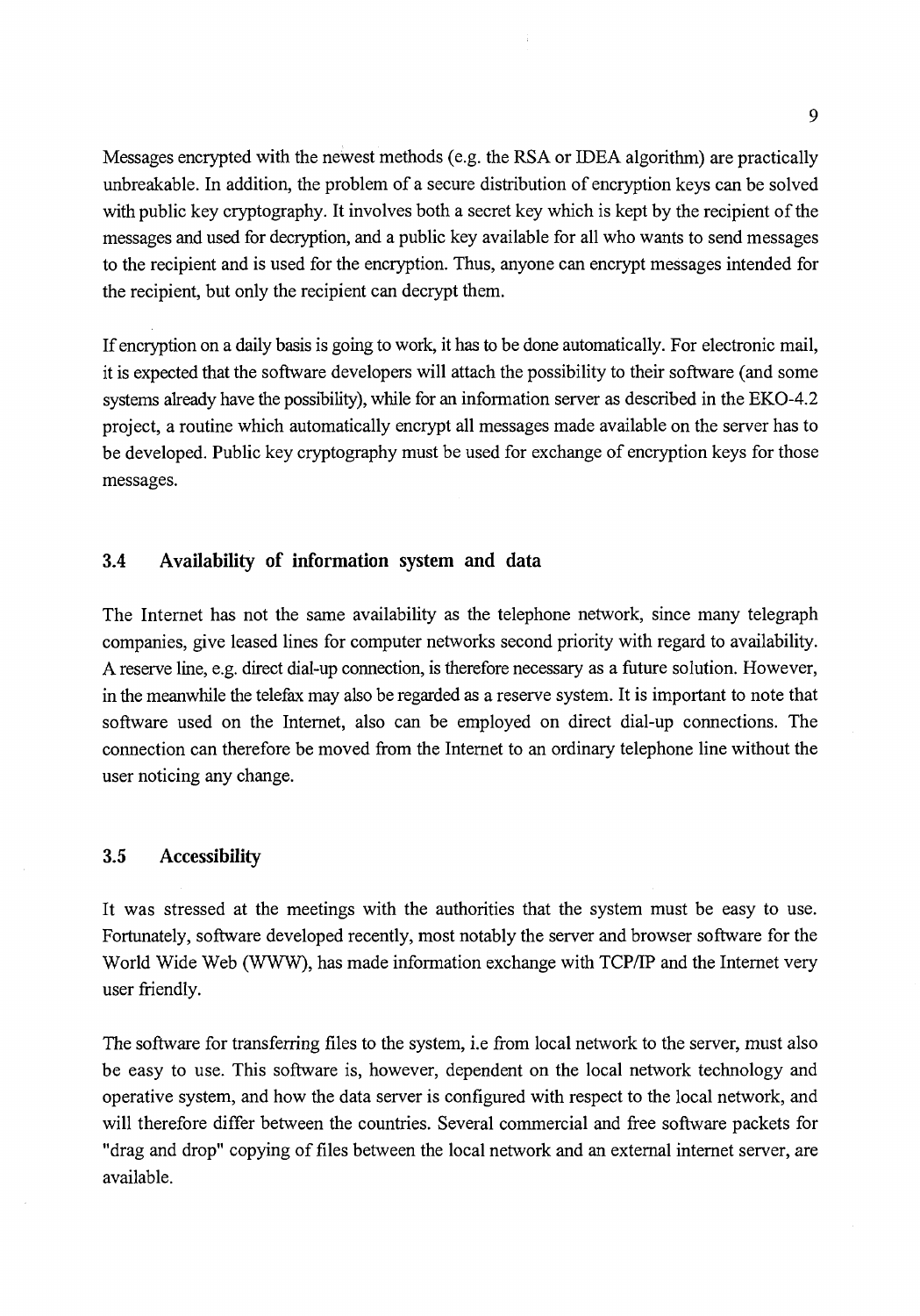#### **3.6 Other topics discussed at the meetings**

The different countries have presented their local network topology together with plans for connection to Ihe Internet. Different possibilities of establishing a server have also been discussed. It may for instance be possible to operate the server from another organization, institutional or private. A close collaboration with the system manager at the external organisation is then needed, since some of the setup implicate changes to the system configuration which only system managers have access to.

Several other projects exist which include data communication between computer networks has been identified. Most notably is the exchange of gamma monitoring data between the Nordic countries, which is based on TCP/IP. Norway has also planned to use TCP/IP as a part of their decision making tool system in case of a nuclear emergency, and Sweden is going to implement a network based on UUCP between SSI and the different local authorities hosting a nuclear power station.

The possibility of identifying a set of requirements to use as a base when developing a system have been discussed. Such requirements could involve security of the data made available on the servers, availability of the servers and, requirements regarding the speed and flexibility of the network. At the moment, however, it is not regarded necessary.

Some countries may be interested to present additional information intended for the public on the same server. The implication of such a configuration on the availability of the server has been discussed. In case of a nuclear accident a rush on the server of the public seeking information may be expected, and this may affect the availability of the server. A general increase in traffic on the Internet could also be expected in case of a major nuclear accident, which may affect the overall performance of the Internet and thereby the information exchange system. A backup system based on other physical links is therefore necessary to ensure reliability.

Different operative systems have different rules regarding allowed length and type of characters in the filenames. It is therefore convenient to agree upon a standard form of the filename and extension of the files made available on the servers. A classical DOS filename format (8.3) should work on all systems.

## 4. Description of a test system

An example data server which closely matches the requirements specified in the previous paragraph has been set up at Geislavarnir rikisins. It is based on CERN httpd World Wide Web server software running on a Unix computer with a firewall connection to local network. The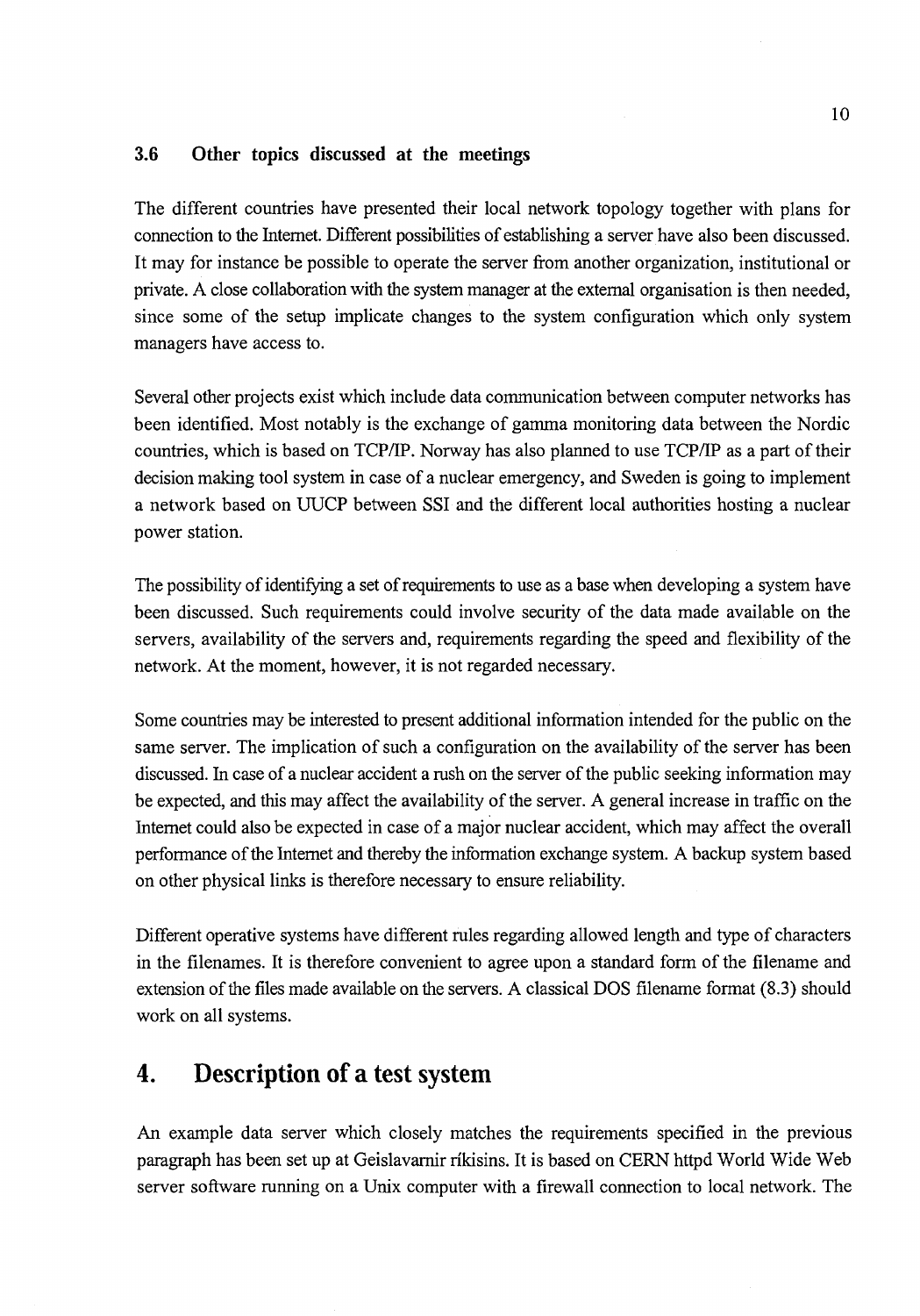transfer of data is accomplished with the File Transfer Protocol. The server can be found at http://www.geirik.is/eko-42/.

The server presents three directories with different information. The "Test directory" consists of different kind of data files which can be downloaded by a mouse click. The directory listing is automatically updated when new files are made available. This directory can be used to test features of the information exchange, such as encryption. The next directory presents monitoring data from the Reykjavik gamma monitoring station. This directory is automatically updated once every 24 hours. It can also be reached directly with the File Transfer Protocol for automatic downloading procedures. The last directory contains a WWW version of this report and some additional information about the EKO-4.2 project. All the directories require user identification to access the information. The user name and password for the test directory and the directory with a WWW version of this report is:

| $\bullet$ | Test directory:  | User name: | test     |
|-----------|------------------|------------|----------|
|           |                  | Password:  | carpe4d  |
| $\bullet$ | EKO-4.2 reports: | User name: | info     |
|           |                  | Password:  | eko.News |

For those without access to the Internet, figures 4- 6 show how a session where a file is down loaded may appear, using Netscape Navigator browser software to access the server. On figure 7 is shown how a new file is made available on the server.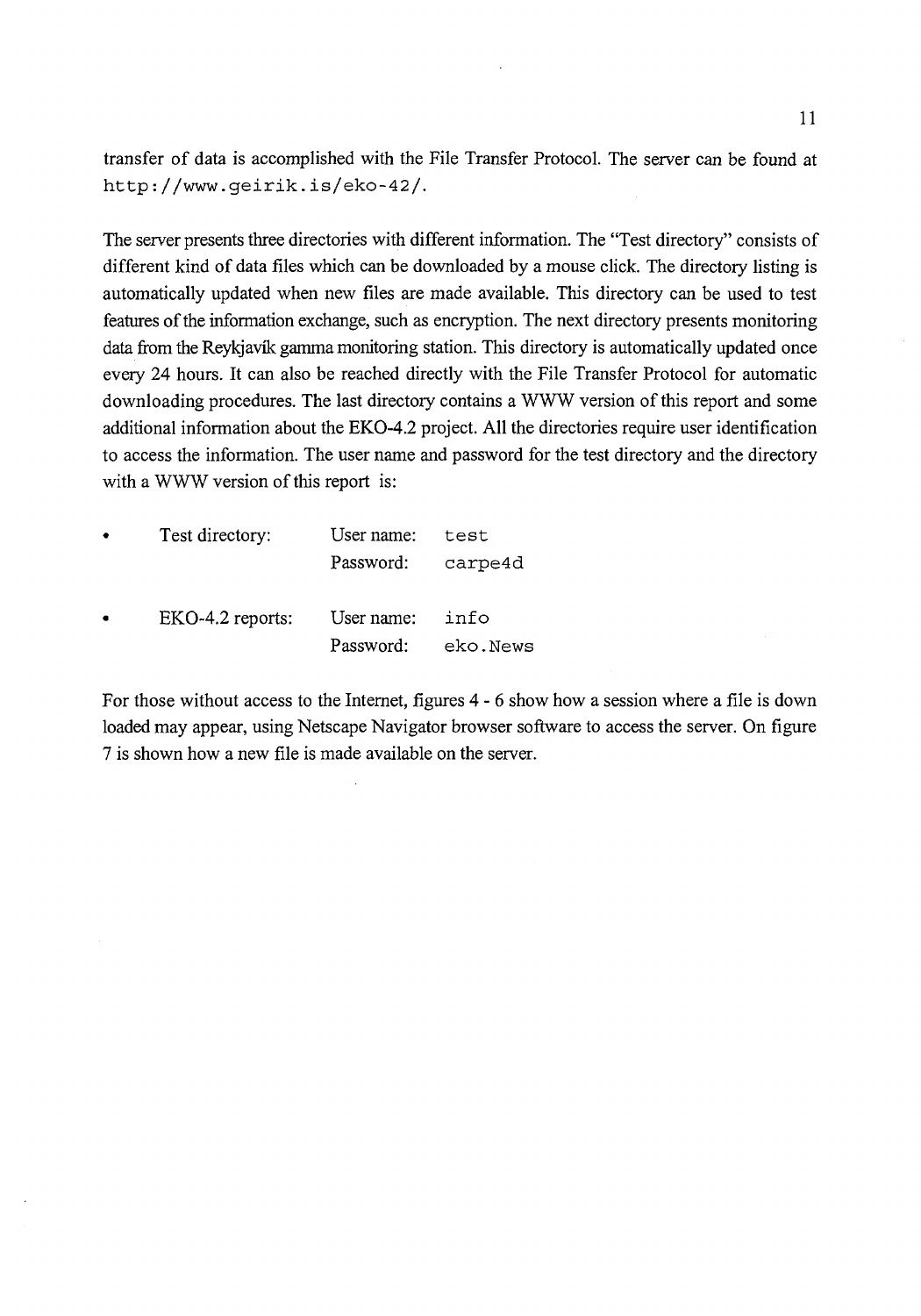| $-15o$<br>will necessary theory (END) is I does parter<br>the time to presence from theory group. Diff.<br>老<br>봆.<br>÷<br>S.<br>急<br>ంద<br>셿<br>g.<br><b>Cours</b><br>рñ.<br><b>Durb</b><br>umandonee forquistemen positi instruction<br>N<br>Machtare   Mach Cad   Louten: Machen   Robinson   Swean- | - Jun 14 (4 8 0 586 - 30 4 6 7 8 8 1 1 8 4 5 1 8 6 6 1 0 3 5 6 1<br>$-161.82$<br>få f. R. Jan. fo fortuntr fram Dintsy gjenne hep.<br>恩<br>赢<br>$\sim$<br>÷.<br>Τù.<br>$\frac{1}{2}$<br>4<br>Ø.<br>۰<br><b>Inches</b><br>kade.<br><b>E Konsea</b><br>Fee<br>Sale.<br>Leculier: Vip Aven pair miles to<br>What's Newl   What's Cacil   Handcok   Net Search   Net twenties   Sufficiency |
|---------------------------------------------------------------------------------------------------------------------------------------------------------------------------------------------------------------------------------------------------------------------------------------------------------|-----------------------------------------------------------------------------------------------------------------------------------------------------------------------------------------------------------------------------------------------------------------------------------------------------------------------------------------------------------------------------------------|
| nits / EKO-4.2 Test page. Iceland                                                                                                                                                                                                                                                                       | nks / EKO-4.2 Test page. Iceland<br>Usainsse and Paccessd Rossined<br>m                                                                                                                                                                                                                                                                                                                 |
| ೆ $\mathcal{I}$ ರ್ಮೈತನಲ<br>• Ora as a montivaler the a<br># ##132 / reports                                                                                                                                                                                                                             | Enter Uromane for cliques at www.osadc.kr.<br>• Test directory<br><b>Unsellance</b> Tost<br>Canana magitorina<br><b>Passed</b><br><b>Faintad:</b><br>* EXO-42 reports<br>-स्प्र<br>Kartel -                                                                                                                                                                                             |
| Litin to other curvices "Deman b" "Rulend" "Narway" "Sweden"<br>五分<br>MA Hydergodsvicta Grik                                                                                                                                                                                                            | Links to other services <denmark> <finland> <norway> <sweden><br/>adial (Connect Please enter possionato location)<br/>537</sweden></norway></finland></denmark>                                                                                                                                                                                                                        |

Figure 4. A user interface of an information server showing different directories containing data, as well as links to similar services in the other Nordic countries (left). The directories are password protected with different passwords for discretionary access control. When a directory is selected, a window pops up acquiring user identification (right).

 $\Delta \sim 1$ 

| 見立む<br>and weapon was a FRD of 2 Research                                                                     | ानगर<br>Aristope - Redound John 12/InstA                                                                         |
|---------------------------------------------------------------------------------------------------------------|------------------------------------------------------------------------------------------------------------------|
| is it is the in the second order I have areas to b                                                            | Em Ede time is fortunit Orien Dutter theore to b                                                                 |
| 尮<br>$\mathbb{R}$<br>÷.<br>$\frac{1}{2}$<br>ε<br>29.<br>法<br>æ<br>$\mathbf{F}$ and $\mathbf{F}$<br><b>Eur</b> | 靐<br>鬣<br>Ø,<br>95<br>磊<br>٠<br>خه<br>Φ<br>Ã.<br><b>Business</b><br><b>Forest</b><br><b>Notes</b><br><b>Date</b> |
| aradona figuriare poé arbeitar<br>"N                                                                          | Lacaine (viscous por crito 422 et)                                                                               |
| Mulkhard Shutchak   Louisus   Halkean   He Kouray   Sations                                                   | N<br>What's Hood   What's Case   Handlessk   Hel Search   Net Besschup   Software                                |
| nks / EKO-4.2 Test page. Iceland                                                                              | - Index of /eko-42/test/                                                                                         |
| ſΟ<br>San Program                                                                                             | Kape.<br>leri rodofisc<br>Sims Demortinoism                                                                      |
| $(2)$ . Administration $\mu_{\mathcal{F}}$<br>$+$ Test fractory                                               |                                                                                                                  |
| - On money their deal                                                                                         | ↩<br>Pacent directory                                                                                            |
| $\frac{1}{2}$ (c) $\frac{1}{2}$ (c) $\frac{1}{2}$ (c) $\frac{1}{2}$                                           | diam.exe<br>13-Mar-04 04:51<br>24732                                                                             |
| 4. 林阳县名 大石雪山的                                                                                                 | <b>D <i><u>Party Thomas</u></i></b><br>di-Fen-96 04:37<br>33K                                                    |
|                                                                                                               | awasan dag<br>04-330-94 51:33<br>122                                                                             |
| Linear ein verlas (Demach (Enland) harvar (Svoba)                                                             | 3 files                                                                                                          |
| 322<br>mail Concorn to decompany a control of the solar sply.                                                 | adal inpowergentalen-Crestdoment<br>612                                                                          |

Figure 5. Incorrect user name or password is notified with an "Authorization failed" message (left), while a correct user identification gives access to the directory with the information (right). The different files can now be transferred to own system with a mouse click.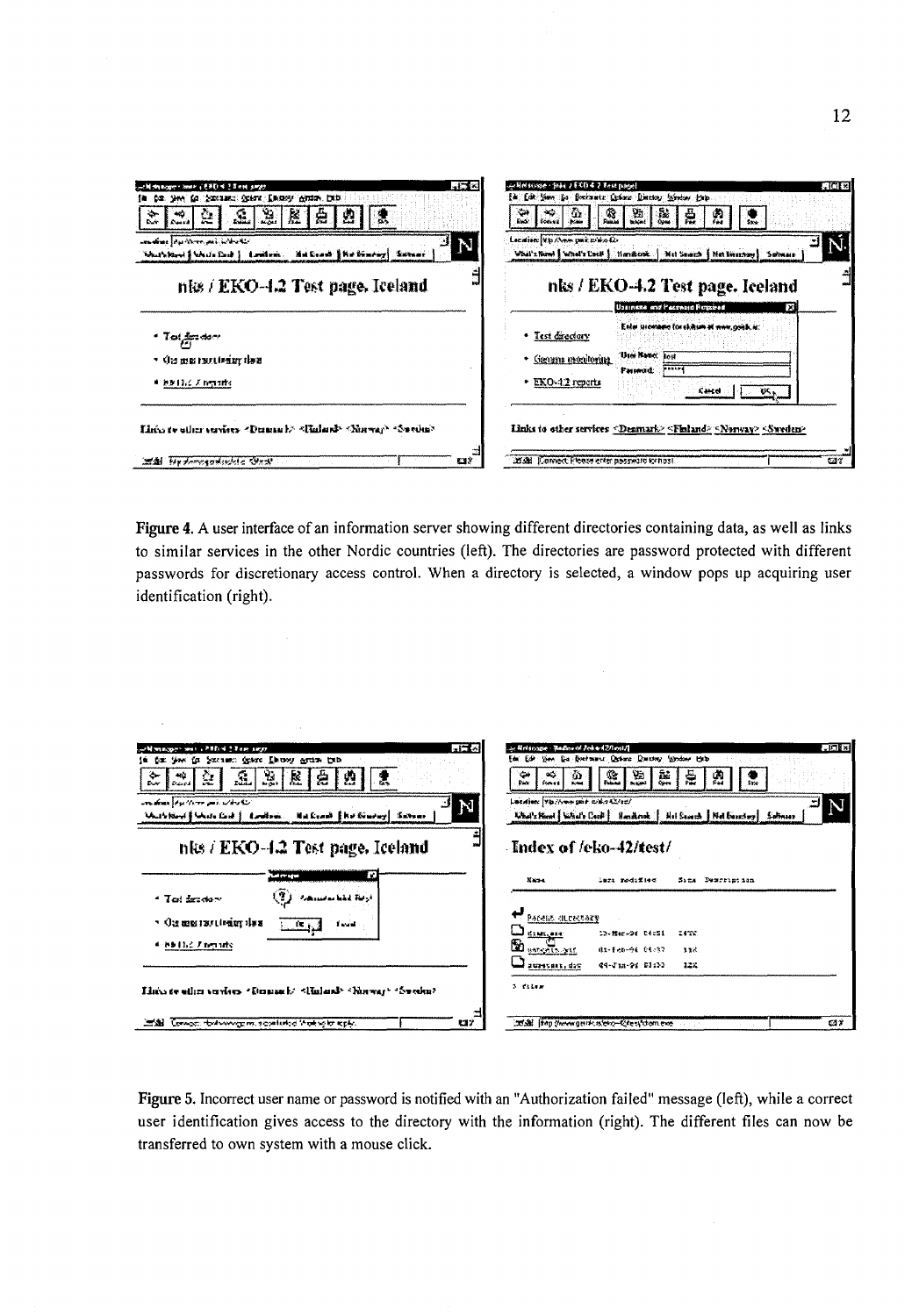| S.<br>老<br>$\mathbb{Z}$<br>$\rightarrow$<br>ĝ.<br>峊<br>ండి<br>藰<br><b>Doctor</b><br><b>E Coard</b> |                             |                                   | <b>Souths:</b>                              | Mig/Asex.seit42/ex/dameie<br>Escritor:<br><b>RANDIRITYDIAMEXE</b> |      |                       |
|----------------------------------------------------------------------------------------------------|-----------------------------|-----------------------------------|---------------------------------------------|-------------------------------------------------------------------|------|-----------------------|
| p <b>oratus  </b> Aprilio                                                                          | LavaAs                      |                                   | <b>THONE</b><br>5154<br>Time Lady. 02:10:12 | <b>1926 of 2444, EN 32, 287 British</b>                           |      |                       |
| WELFERING                                                                                          | <b>REALING</b><br>it in ter | <b>Kolony</b><br>in Unit          | <u>any </u>                                 |                                                                   |      | Not Excount   Solvene |
|                                                                                                    | 4414                        | Lason<br>∣⊟™                      | <b>BURBINDERING</b>                         |                                                                   | 相言   |                       |
| Index o                                                                                            |                             | 光相解性<br><b>Herman</b><br>Q mid ar |                                             | <b>Count</b>                                                      |      |                       |
|                                                                                                    |                             | Q 1-50<br>O BYW                   |                                             |                                                                   |      |                       |
| A server                                                                                           |                             | ど I DM                            | News                                        | less woodsfless                                                   | 5128 | Immerciption          |
| Farme, di                                                                                          | 130010-00302<br>MEnH        | LEWS<br><b>CONTRACTOR</b><br>×.   | 43<br>Patent directory                      |                                                                   |      |                       |
| Lunger                                                                                             | シストを楽 デマト もうごはい             | राज                               | u<br>disn, miss                             | 13-Nar-9f D4:51                                                   | 2478 |                       |
| 3410915-017                                                                                        | <b>BL-TAD-ME EASIT</b>      | in se                             | ü<br>netceis gift                           | 01-Feb-94 04-99                                                   | 118  | I.                    |
| LEXEBILIZE                                                                                         | 24-6 02-24 121200           | تخدد                              | sweets: doc                                 | 04~lin-9f 03:53                                                   | 127  |                       |
| 2.1187                                                                                             |                             |                                   | $5$ files                                   |                                                                   |      |                       |
|                                                                                                    |                             |                                   |                                             |                                                                   |      |                       |

**Figure 6.** When a file is selected, the user is first asked where to save the file on own system (left), and the file is then transferred (right).

| 7. O 4<br>É DINA TAN'I MANGARATA N<br>۸÷<br>Lorent Ury Inform In<br>  범패증<br>劉<br>司<br>LE Contact Milanus (2017) [[1] [[1] Market Mail Pile<br>a ann.<br>i verdateralndiraan.<br>$-BF_1$ $-BHHH$ $BH_2$<br>就影明社会等品<br>III. 13<br>di So<br>a.,<br>Sedans In.<br>当常日 解激活性的过去式<br>$F$ is the above $\sim$<br>all Soc<br><b>Hotel</b> [statut]<br>四「张名JS4 1466-2-<br>$E.M.M.H.S. -$<br>400 levis.ac<br><b>DE</b><br><b>NEPAL</b><br>154 R. K. KRI 86 X<br>المراء والعثير<br>$R = 100 - 100$<br>1009 GOLDEN NOT .<br>↑ 低100% 藿芒 。<br>KI F.K.DH 16K<br><b>STALLS</b><br>na an William | הוצה<br>an Bertaupper (deshion of Them Eighbourn)<br>Er Ed jen in bernen Ener Deer er beide bli<br>$  \vec{x}  $<br>ê<br>ł.<br>x,<br>≁<br>$\Delta\mu\lambda$ . Leavily, $\Delta\mu\lambda$<br>Remaining fits investment could fitted it<br>- N<br>What's Hour E influt 's Court   Nautheast   Med Europe's   Girl Bowley   Gatheast  <br>Index of <i>feko-42/test/</i><br><b>MAS MORGER</b><br><b>FALL SCONCLISHING</b><br>Arres<br><b>For exc.</b> discussion<br>$\mathbf{B}_{\text{measured}}$<br>001249131-00100<br>17.<br>$\mathbf{D}$ $_{\text{meas}}$<br><b>NUMBER OF SALES</b><br>2478<br><b>M</b> <i>provint</i><br>计字数 化四<br>227<br>$\mathbf{D}$ assuming<br>Dindepoint Office<br>228. |
|---------------------------------------------------------------------------------------------------------------------------------------------------------------------------------------------------------------------------------------------------------------------------------------------------------------------------------------------------------------------------------------------------------------------------------------------------------------------------------------------------------------------------------------------------------------------------------|-------------------------------------------------------------------------------------------------------------------------------------------------------------------------------------------------------------------------------------------------------------------------------------------------------------------------------------------------------------------------------------------------------------------------------------------------------------------------------------------------------------------------------------------------------------------------------------------------------------------------------------------------------------------------------------------------|
| <b>I decrease and a first property</b><br>对等的第三词例 网络花椒属<br>] وامردها معاده لاتصاد ما ل<br>$\begin{bmatrix} 1 & 1 \\ 1 & 1 \end{bmatrix}$ and $\begin{bmatrix} 1 & 1 \\ 1 & 1 \end{bmatrix}$ and $\begin{bmatrix} 1 & 1 \\ 1 & 1 \end{bmatrix}$ . Then<br>$21$ Yew $[4]$ $E \pm$<br>Cipe.                                                                                                                                                                                                                                                                                        | 9.8499<br>SAY.<br>TE STOCK RESIDENCE TRIBUTES                                                                                                                                                                                                                                                                                                                                                                                                                                                                                                                                                                                                                                                   |

**Figure 7.** A new file is made available on the server. The server is set up as a drive on the computer network, and files can be copied across the firewall with a standard file manager (left). The directory listing is automatically updated and the remote user has now the possibility of approaching the new information (right).